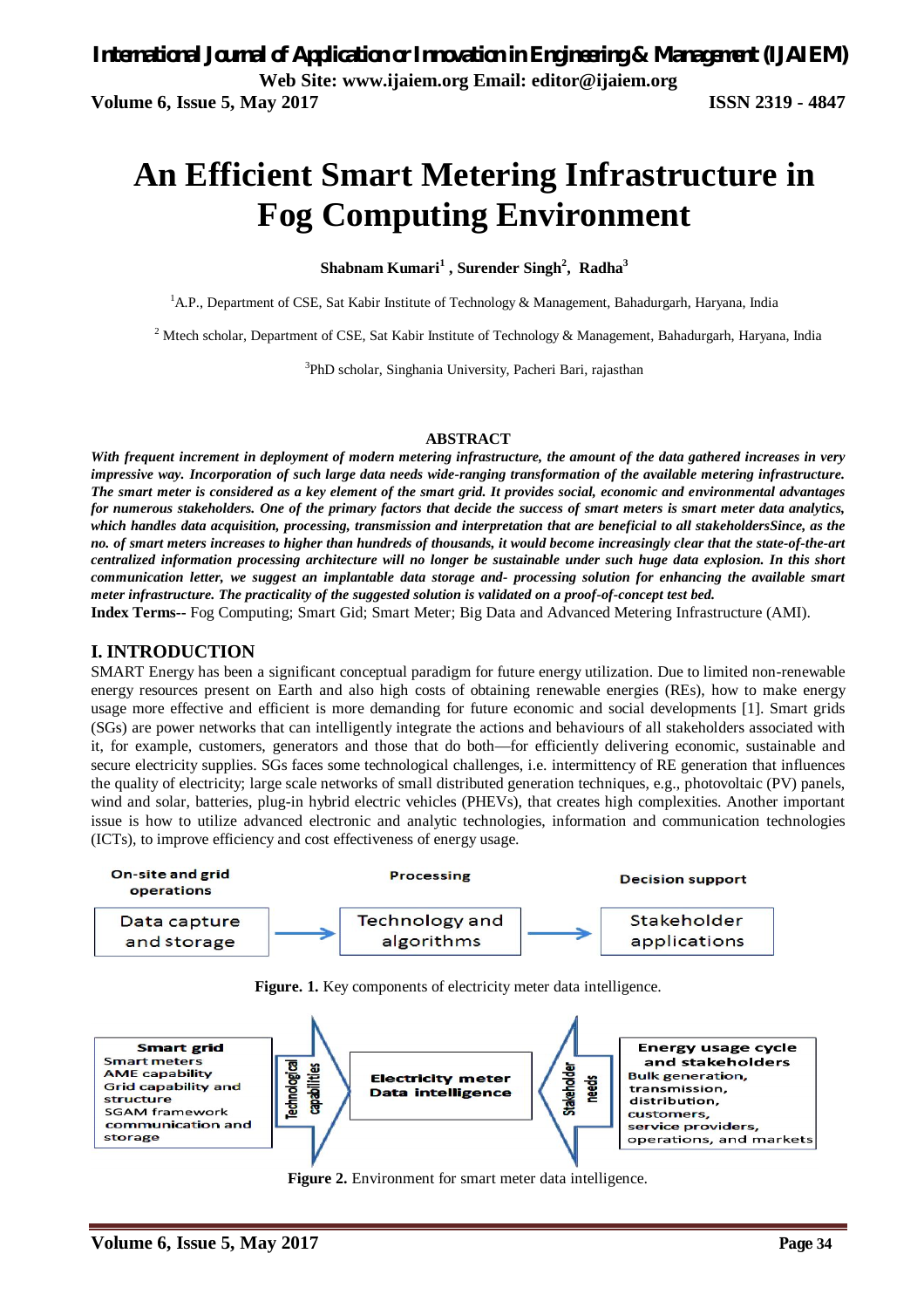# **Volume 6, Issue 5, May 2017 ISSN 2319 - 4847**

In North America, the no. of smart meters installed has increased from 6% of households in 2008 to 89% in 2012, and by 2019, 30 million small and homes businesses will have smart meters [1]. For instance, Austin Energy in Texas has implemented 50,000 smart meters, and these smart meters forward data in each fifteen minutes to the data centre, which needs 200TB of storage capacity as well as important recovery redundancy. Also, it consumes more disk space to maintain as compared to just recording the information. If Austin energy moves from 15-minute to 5-minute interval data exchanging, their data storage requires will increase to 800TB [2]. Smart meters provide support to high sampling rate for data collection through a two way communication, whereas traditional electricity meters store data only once a month [3]. The massive volume of real-time data gathered by smart meters will support the grid operators obtain a better understanding of a highly dynamic and large-scale power system [4].

How to store and process the large amount of data becomes a serious issue. When it comes to the huge data storage and processing area, the centralized data centre with relational database is a general choice. All the smart meter data are combined and processed in a central location by two-way communication channel.

More particularly, the legacy of smart meter infrastructure requires to be enhanced considerably, in terms of the following four significant aspects:

*Inflexible for expansion*: increasing the available database infrastructure is very complicated and time consuming. It is almost impossible to improve hardware performance by just enhancing the hardware, without incurring extra cost for the unit [5].

*Inefficient*: As there is no effective manner of processing raw data with the available centralized technique [6], it needs an effective information extraction method.

*Unreliable*: A single point of failure in the chain of operations may decrease the reliability of the entire power system and build the whole database unreliable. Such database contains important information for day-to-day system operations [7]. Furthermore, High-frequency metering data which are needed for effective network operations may reveal clients' private information [8].

*High-cost*: Some software companies (for example, Oracle) have been enquiring for new solutions to manage the growing amount of smart meter data. Since, they concentrate primarily on generating a brand new system, which can end up as a rather costly investment proposal.

As the no. of smart meters increases to higher than hundreds of thousands, it is rather intuitive that the current state-ofthe-art centralized data processing architecture will no longer be sustainable under such large data explosion. Nowadays, a great amount of work ([5],[10]) concentrate on using cloud-based solution for data-driven analytics in smart grid to manage the data explosion problem. Since, there are many main drawbacks of cloud computing. For instance, cloud computing systems are internet-based and primarily based on the internet connectivity. Smart meters forward data package to the cloud each second, resulting in high need of communication bandwidth. Data privacy and security are also significant issues when the sensitive smart meter data is combined in a cloud.

To address these challenges, Fog Computing, an extended idea of cloud computing, offers more benefits on its reducing service delay and its dense geographical distribution. The small latency and proximity to end-users characteristics lead to the fog paradigm well placed for real time big data and real time analytics [11].

In this paper, we introduce an implantable fog computing like solution for improving the available smart meter infrastructure in a cost-effective, reliable and efficient way. We also validate the practicality of the suggested solution on a proof-of-concept tested, utilizing a cluster of low-cost minicomputers. The ideas of the introduced fog computing solution can be increased to some applications i.e. connected vehicles and cyber-physical systems.

### **II. FOG COMPUTING**

Cloud computing is being considered as a primary factor for IoT, providing reliability, ubiquity, scalability and highperformance. Since, because of its communication implications as well as geographically centralized nature, cloud computing-based IoT is not appropriate for applications that need a very low and predictable latency, are fast mobile, are geographically distributed, or are large-scale distributed control systems [2]. Fog computing is a good technology introduced and developed by Cisco [3]. It complements the cloud computing services by exploring the computing paradigm to the network edge. Fog computing proposes an intermediate layer between the end nodes or the edge network and the conventional cloud computing layer. Transporting the computational intelligence geographically close to the end users will provide better or new services for location-aware, latency sensitive and geo-distributed applications which because of their characteristics are not feasible simply through cloud computing. The expected advantage is faster computation times for requests that need low latency. In addition to the need of low latency, fog computing is a promising technology to deal with big data produced from IoT-based systems with a large number of nodes distributed across a vast area.In opposite to the cloud computing, which is more centralized, Fog computing provides the applications and services with broadly distributed deployments. The Fog will be able to provide high quality streaming to mobile nodes, like moving vehicles. Fog computing is appropriate for applications with low latency requirements,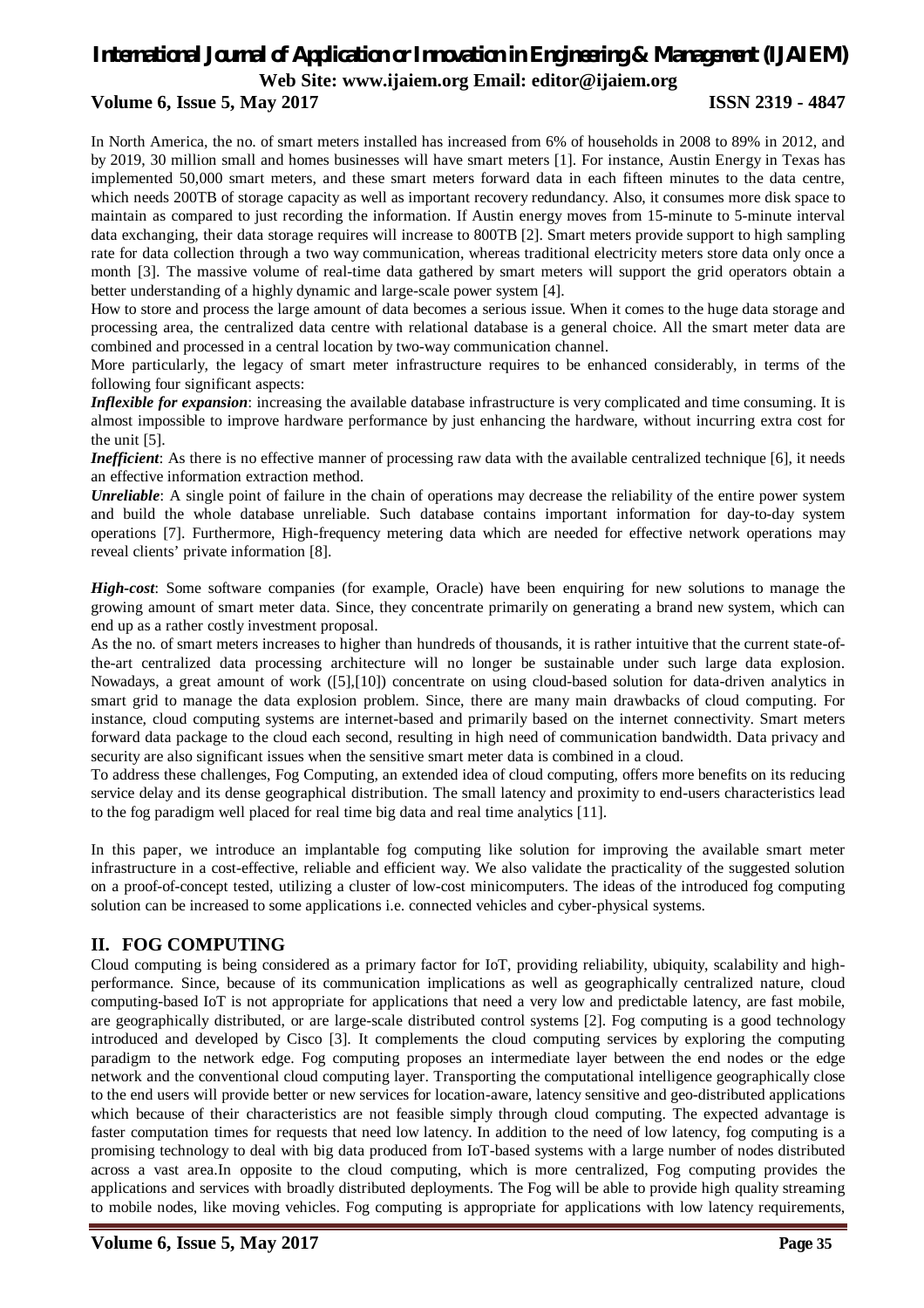# *International Journal of Application or Innovation in Engineering & Management (IJAIEM)* **Web Site: www.ijaiem.org Email: editor@ijaiem.org Volume 6, Issue 5, May 2017 ISSN 2319 - 4847**

gaming, video streaming, augmented reality, etc. Fogs play a significant role for smart communication. For many tasks, it is not possible for a gateway to perform alone in an effective way. The underlying networks and nodes are not always physical. Virtual sensor networks and virtual sensor nodes are also needed for different services. Similarly, preprocessing, temporary storage, data security and privacy, and such other tasks can be performed easily and more effectively in the availability of a smart network or Fog, positioned with the Smart Gateway. However, Fog is localized; it delivers low latency communication and more context awareness. Fog computing provides real-time delivery of data, particularly for delay sensitive and healthcare related services. It can do the pre-processing smart tasks and inform the cloud, before cloud could further adapt that data into improved services. With heterogeneous nodes, heterogeneous data would be gathered. Transcoding and Interoperability become an issue then. Fog plays a very important role in this matter. Fog and Smart Gateway based communication architecture is presented in figure 3.



### **Figure 3.** Smart Gateway with Fog computing/Smart network

# **III. SMART-METERING ENVIRONMENT**

To explain the smart meter data intelligence components, it is essential to understand the environment in which they exist.



**Fig. 4.** Smart meter data intelligence framework.

# *A. Smart Meters*

Initially, the term "smart meter" means the functionality of calculating the electricity utilized and/or generated and the capability to remotely control the supply and cut-off when it is required. It was known as AMR that used one-way communication. With the time the AMR ability was enhanced into short term interval (hourly or less) data capture, ondemand reads and associating into and reading other commodities.

# *B. Smart-Metering Process*

Even though, there are smart meters of different design and technology, there is a common entire process for data collection, communication, and analysis which leads to decision support. This process, in fact, could be considered as part of the activation and SG functioning. The smart meter collects data locally and transfers through a local area network (LAN) to a data collection point. In terms of the data processing, some data processing could be done at the local collection points, but in most of the cases, the data are transmitted to the utilities' central collection centre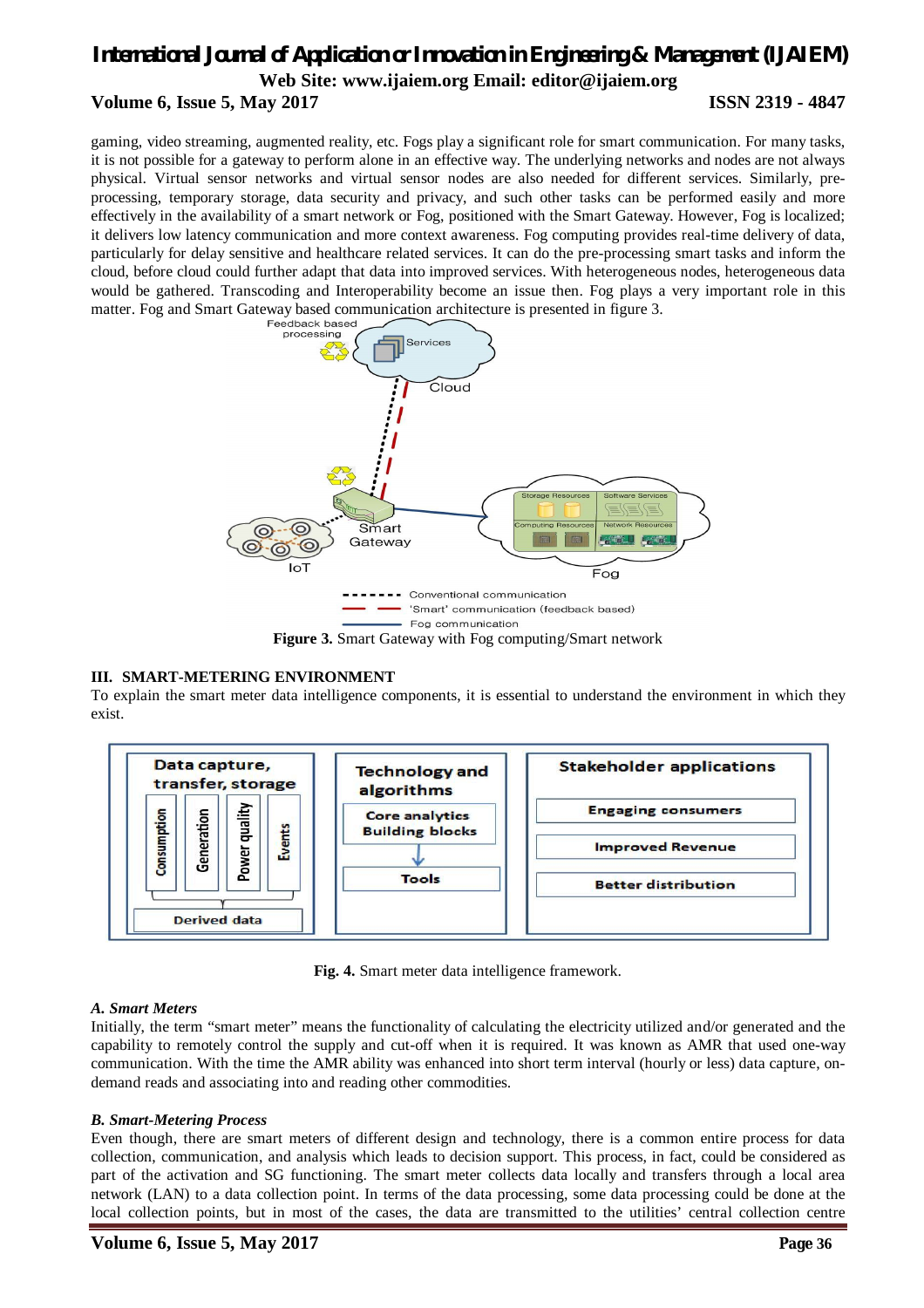### **Volume 6, Issue 5, May 2017 ISSN 2319 - 4847**

through a wide area network (WAN). The data gathered at the utility are utilized for a no. of business objectives, i.e. billing, profiling, network and service monitoring, prediction and planning.

#### **IV. DATA FOR METERING INTELLIGENCE**

In the past, a smart-metering framework has been introduced, but it only viewed at consumer characterization and not holistic view of the entire smart-metering process and environment [4]. The introduced framework is extended and improved in. this section and shown in Fig. 4 consisting of two primary components.

1) The top part shows the modern smart-metering scenario: the data aspects, stakeholder requirement-based applications, and technology tools and algorithms that try to support the application requirement from the existed or derived data. Modern technologies and algorithms are depicted as core analytics building blocks that are accomplished by using different tools.

2) The lower part shows new needs that have arisen because of reasons, i.e. technological advancements, competition, change in human behaviour and needs, and better-informed consumers.

## **V. KEY CHALLENGES AND FUTURE OF SMART METERING**

To get real advantages of analytic outcomes, it is necessary to achieve consumer's acceptance and support for smart meters. A primary need for such acceptance is process transparency, which is currently being approached by government regulators as well as utilities [6]. The availability of visual displays and easy to understand information is also an important requirement. Building smart meter data and analytic outcomes available on mobile devices and on the web will make such information more easily available and also updates communicated to consumers in near real time [7]. Hence, Smart meter analytics will proceed to evolve; making demands on the current knowledge and technology existed.

## **V.CLOUD AND FOG COMPUTING IN ADVANCED METERING INFRASTRUCTURE (AMI)**

For the suggested fog computing i.e. data storage-and processing solution, smart meters are aggregated to make a cluster. Every smart meter behaves as a Data node and one of the Data nodes acts as the Master node, which maintains the file system. Master node records the metadata that have file name and storage location information. To manage privacy, the metadata is recorded only in readable form through a particular decoding program. Also, Data nodes (such as smart meters) as the end-users can also arrive the cluster if the Master node allowed. At each fixed time interval, data retrieved by the smart meter will be duplicated and divided into small chunks (e.g., 64MB) and then disseminated to the Data nodes inside the cluster.

Each smart meter will record a portion of the duplicated data chunks as back-up of its neighbour's data, as a precautionary measure in case of the hardware failures. In summation, the Master node will seamlessly monitor the connection status of the Data nodes to assure whole system reliability. As the nodes are not needed to share any storage space with one other, extra nodes can be easily plugged-and-played as the data repository increases.

Fog computing is a paradigm that increases Cloud computing and services to the network edge, as shown in Fig 5. In the suggested AMI framework, every Smart Grid component (for example distributed renewable energy generator, smart building and smart home) is associated to smart meter (i.e., Fog device). These Fog devices are interlinked with one other and connected to the Cloud. As smart meter is implemented at the smart grid network edge, the Fog computing offers location awareness, low latency, location and enhances quality-of-services (QoS) for real time and streaming applications [13].

This cluster contains 15 Data nodes, which can interact with one other. Every Cubieboard is a Data node and can also present a smart meter. Furthermore, we utilize a PC to function as the Master node to monitor this cluster. In the available case study, we preload all the raw data in a particular data format in every Data node, which can manage the smart meter data privacy. All the data can be maintained only by a Hadoop MySQL-like language – Hive. Here, we model the process of the grid operator to determine the abnormal frequency data seen by these "smart meters". Firstly, we generate a table through the Master node, and then we load the frequency data monitored by the smart meter in the particular form into this table. Also, the table will be packaged, cut and dispersed to Data nodes spontaneously. Then, we utilize Hive for searching this table and determining the abnormal frequency data to prevent power outage or examine the root cause of the accident after a blackout. During the searching procedure, we plug in and out a specific node respectively to mimic real-world scenarios in power system operations.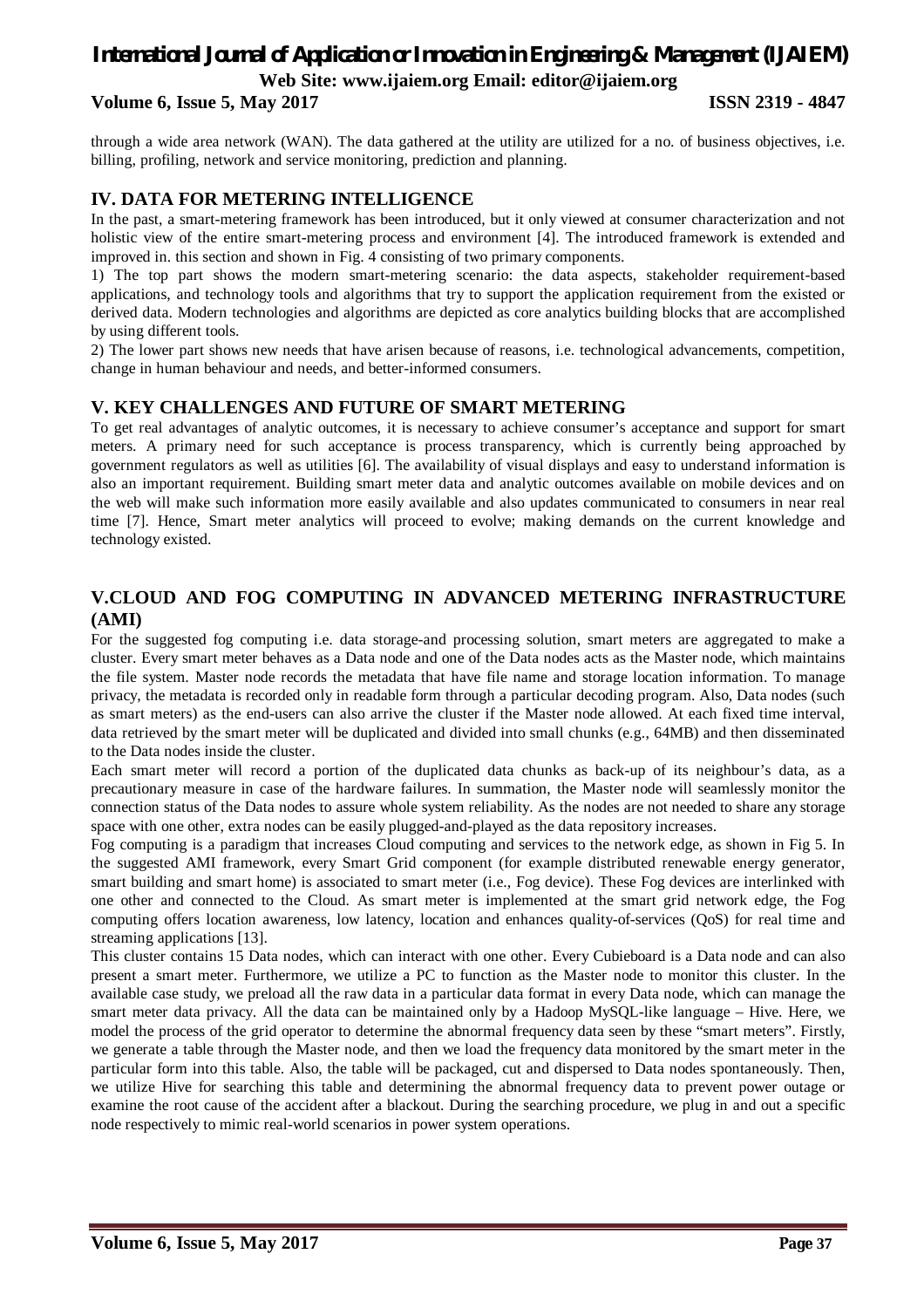**Volume 6, Issue 5, May 2017 ISSN 2319 - 4847**



**Figure 5.** Cloud and Fog Computing in Advanced Metering Infrastructure (AMI)

*Plug-and-Play*: The distributed data cluster utilizing fog computing can automatically maintain addition or deletion of any Data node without reconfiguring the whole operation system.

*Efficient*: The self-loop processing method is based primarily on parallel computation, which is specifically effective for huge volume of data. **Fig 6** represents the comparison between average processing times by the centralized (Ubuntu server, 3.6GHZ, 8GB memory) and fog computing-like (aCluster of low-cost distributed Data nodes) methods. The superiority of the distributed solution stands out obviously when we increase the data size from 39.4MB to 10GB. The intelligent and fast processing capability of huge volumes of data will provide smart grid operations [11].



**Figure 6.** A Comparison on average data processing time

*Robust*: Even after shutting down many Data nodes during the experiment, the whole data is still writable and readable any time. During the turn-off transient, the entire system is still in stable operation. Therefore, if any of the Data nodes is broken, unlike the centralized system with backup storage, it require not be repaired or substituted immediately, which further decreases the soft cost linked with the available smart meter infrastructure. The low-cost hardware supports both wireless and wired communication, involving Wi-Fi, network cable and Bluetooth, etc. Our tested is based on the wired communication. However that split data in every smart meter is unreadable, the different communication techniques will not lower the system security level.

*Low-cost*: When facing big data exposition, under today's centralized architecture, the cost of the relational database involved in the software purchase with its license and the maintenance cost of the database centre keeps increasing all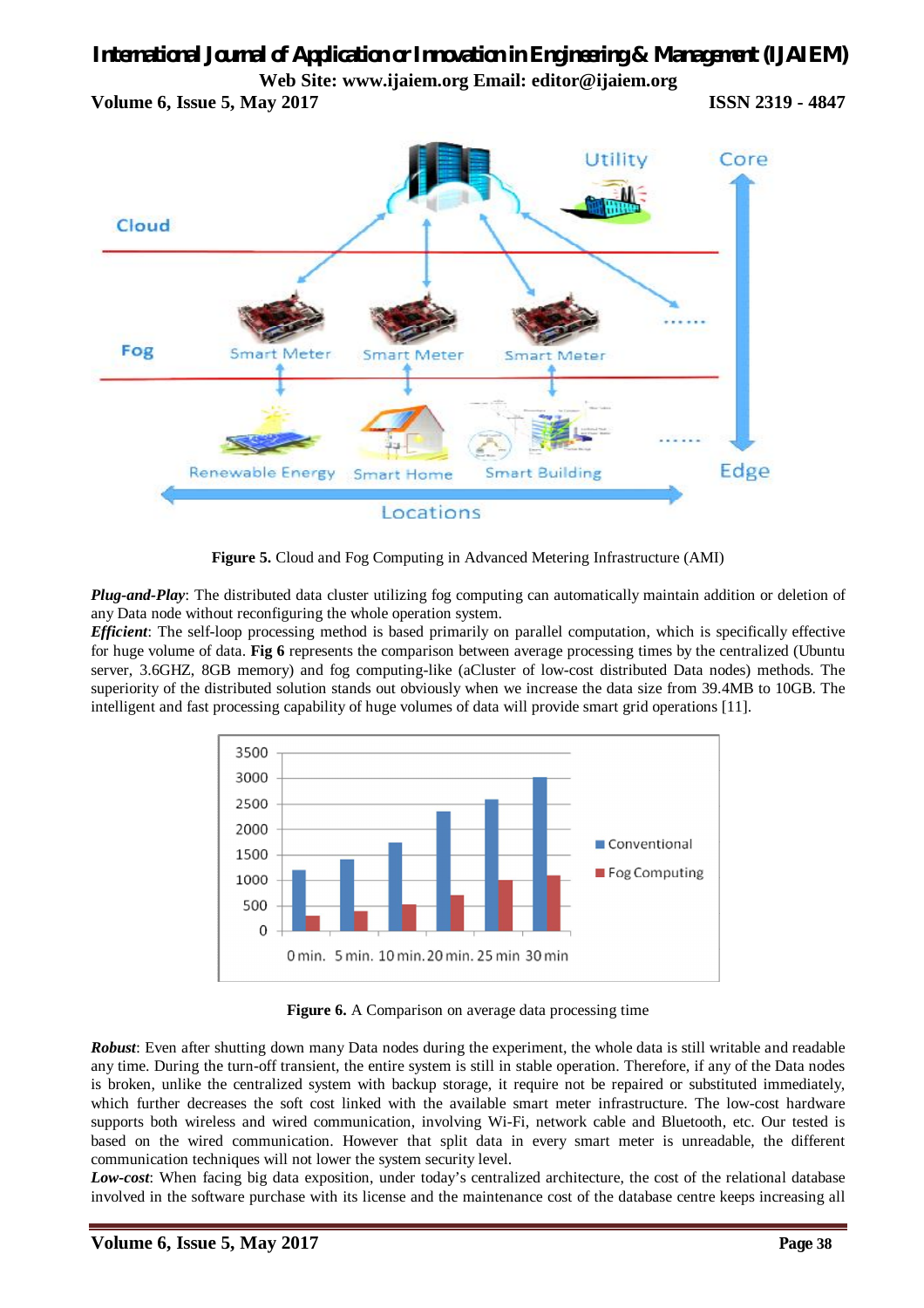**Volume 6, Issue 5, May 2017 ISSN 2319 - 4847**

the time [12]. Moreover, the writers in [13] explained that it is costly and difficult to expand the available data centres. Our suggested fog computing-like framework is capable to offer a cost-efficient alternative to the costly centralized data centre, in terms of portability and low-cost hardware. The available and developing advanced metering infrastructure can be easily explored and tailored to adopt the suggested fog computing-like solution.

### **IV. CONCLUSION**

This paper introduces a fog computing-like solution for the available smart meter infrastructure. The suggested solution can be easily incorporated into the available smart meter infrastructure, at a little additional capital cost. In our future research, our objective would be to completely integrate the sensor, data processing, data storage devices and distributed controllers into a single smart meter. A user-friendly graphic user interface will be developed to visualize and archive the gathered data and process commands and extra information. In summation, we will customize the Map Reduce methods in Hadoop infrastructure to fulfil the particular application needs. As explained earlier, the fog computing solution for AMI has some strength. Since, it is worth to describe that it is still a long way to move the idea of fog computing to the real-world AMI at scale

#### **REFERENCES**

- [1] Demchenko, Y.,Grosso, P.,Laat, C. D., and Membrey, P. "Addressing big data issues in scientific data infrastructure," in International Conferenceon Collaboration Technologies and Systems, 2013, pp. 48–55.
- [2] Bonomi, F., Milito, R., Natarajan, P and Zhu, J.Big Data and Internet of Things: A Roadmap for Smart Environments, Studies in Computational Intelligence. Springer International Publishing, 2014, ch. Fog Computing:A Platform for Internet of Things and Analytics, pp. 169–186.
- [3] Bonomi, F.,Milito, R., Zhu, J., and Addepalli, S. "Fog computing and its role in the internet of things characterization of fog computing," in MCCWorkshop on Mobile Cloud Computing, 2012, pp. 13–15.
- [4] Nemirovsk, M. "Fog computing," Cloud Assisted Services in Europe (CLASS) Conference, Bled 2012, Tech. Rep., 2012.
- [5] Gu, L.,Zeng, D., and Guo, S. "Cost efficient resource management in fog computing supported medical cyberphysical system," EEE Transactionson Emerging Topics in Computing, vol. 6750, no. c, 2015.
- [6] Othmane, L. B., and Lilien, L. "Protecting privacy of sensitive data dissemination using active bundles," in World Congress on Privacy,Security, Trust and the Management of e-Business. IEEE, 2009, pp. 202–213.
- [7] Chen, Y.K. "Challenges and Opportunities of Internet of Things", in the proceedings of 17th Asia and South Pacific Design Automation Conference, 30 Jan. – 02 Feb., 2012, Santa Clara, CA, USA.
- [8] Miao Wu et. al., "Research on the architecture of Internet of things", in the proceedings of 3rd International Conference on Advanced Computer Theory and Engineering, 20-22 August, 2012,Beijing, China,
- [9] Kortuem, G., Kawsar, F., Fitton, D. and Sundramoorthi, V. "Smart Objects and Building Blocks of Internet of Things", IEEE Internet Computing Journal, volume 14, issue 1, pp. 44- 51, Jan.-Feb., 2010
- [10] Khan, R., Khan, S.U., Zaheer, R. and Khan, S. "Future Internet: The Internet of Things Architecture,Possible Applications and Key Challenges", in the proceedings of 10th International Conference on Frontiers of Information Technology, Islamabad, Pakistan, 17-19 December, 2012.
- [11] Yu, X., Cecati, C., Dillon, T. and Simoes, M. G. "New frontier of smart grids," IEEE Ind. Electron. Mag., vol. 5, no. 3, pp. 49–63, Sep. 2011.
- [12] Kezunovic, M. "Data analytics: Creating information and knowledge," IEEE Power Energy Mag., vol. 10, no. 5, pp. 14–23, Sep./Oct. 2012.
- [13] Alahakoon, D., and Yu, X. "Advanced analytics for harnessing the power of smart meter big data," in Proc. IEEE Int. Workshop Intell. Energy Syst.(IWIES'13), Nov. 2013, pp. 40–45.
- [14] NorthEast Group LLC, "Emerging markets to more than double smart meter growth in 2013, \$56bn market by 2022," [Online]. Available: http:// www.prnewswire.com/news-releases/emerging-markets-to-more-thandoublesmart-meter-growth-in-2013. html, accessed on Apr. 3, 2015.

#### **AUTHOR**



Shabnam Sangwan, received the B.Tech degree in Computer Science & Engineering from Maharaja Surajmal Institute of Technology (MSIT), affiliated to Guru Gobind Singh Indraprastha University, New Delhi and M.Tech degree in Computer Science & Engineering from PDM college of Engineering, affiliated to Maharshi Dayanand University, Rohtak (Haryana) in 2011 and 2013 batch respectively. She is presently working in Sat Kabir Institute of Technology and Management (SKITM), Bahadurgarh, Haryana, India with 3.5 yrs teaching experience. She has 20+ publications in international journal and 5

publications in conferences. She is having membership of two international journals. She possess rich experience of research and guided 15+ dissertations of M.tech